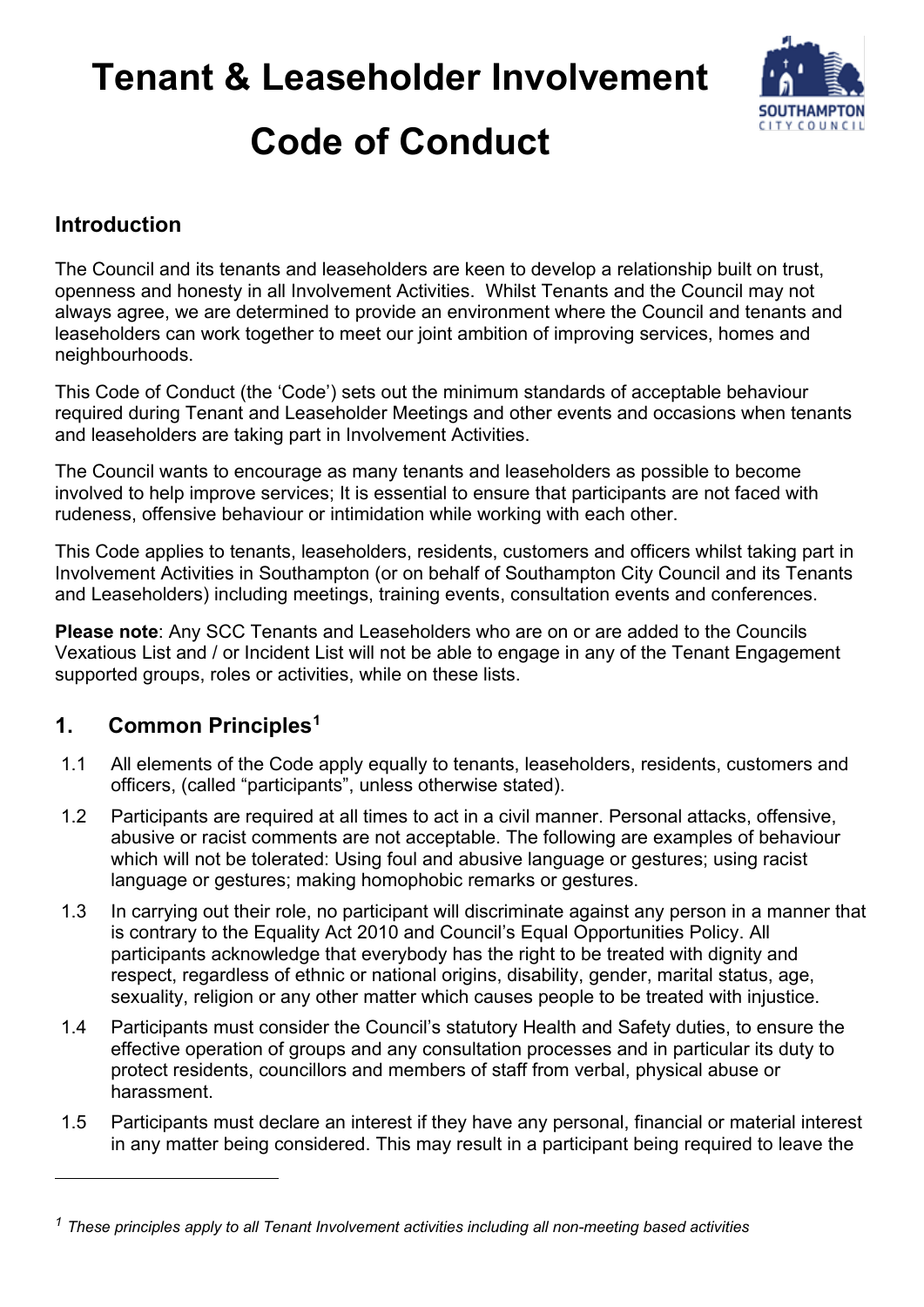meeting while those items relating to the matter in which the participant has an interest are discussed.

- 1.6 At meetings, all participants shall at all times operate within the rules laid down in the Constitution or Terms of Reference for the group
- 1.7 It is the responsibility of the Chair or organiser of the meeting to ensure that a copy of the relevant constitution or terms of reference is available at any given meeting.

### **2. Officer code**

- 2.1 At all times, officers shall act in a professional manner and shall treat participants with courtesy and respect.
- 2.2 Officers shall use reasonable endeavours to make themselves available to meet with participants providing reasonable notice is given of the meeting and demands are not excessive.
- 2.3 Officers will, providing sufficient notice has been given, supply information to participants regarding the delivery of Housing Services. This will not include information relating to individuals including tenants/leaseholders or residents (except at that individual's request and with their written consent) which is confidential, and data protected. Officers have a responsibility to adhere to the EU General Data Protection Regulation (GDPR)
- 2.4 "Reasonable notice" will be at least 14 working days prior to any meeting or information request, unless a shorter timescale has been agreed.
- 2.5 The Council is committed to being open and transparent. However, some financial details of a confidential nature cannot be provided to participants.
- 2.6 Officers will not provide any more or less favourable Housing Services to any participants.

#### **3. Tenants', Leaseholders' and Residents Representatives' Code**

- 3.1 Tenant, leaseholder and residents' representatives shall be courteous at all times in their dealings with each other, officers, councillors, contractors, agencies, other residents and members of the public.
- 3.2 Tenants, leaseholders and residents' representatives must always act in the best interests of residents in their area/estate. They should try and reflect and understand the views of the community.
- 3.3 The Council recognises that there are many different opportunities for tenants to get involved and that some tenants will need to report back to a group or area they live in, whereas other tenants will get involved on an individual basis. However, where tenants, leaseholders and residents are representing a group, they have a responsibility to report back the views of that group (and not their view as an individual) and to feedback those views to any parent group. If anyone makes a personal point, they must state clearly this is their own personal view and not those of the group.
- 3.4 There may be occasions where officers cannot give their personal views about the policies, management, staff or elected members of the Council and should not be pressed to do so.
- 3.5 Tenants, leaseholders and residents must respect the impartiality of officers and must undertake not to make party political statements.
- 3.6 From time to time, tenants, leaseholders and residents will have access to sensitive and confidential information which is not yet in the public domain. When tenants, leaseholders and residents are advised that information is confidential or where it is clear by the nature of the information or the purpose of the meeting that the information is confidential, that information must not be disclosed to others under any circumstances. This includes discussions outside of the meeting(s) or with any participants' partners and/or family/friends.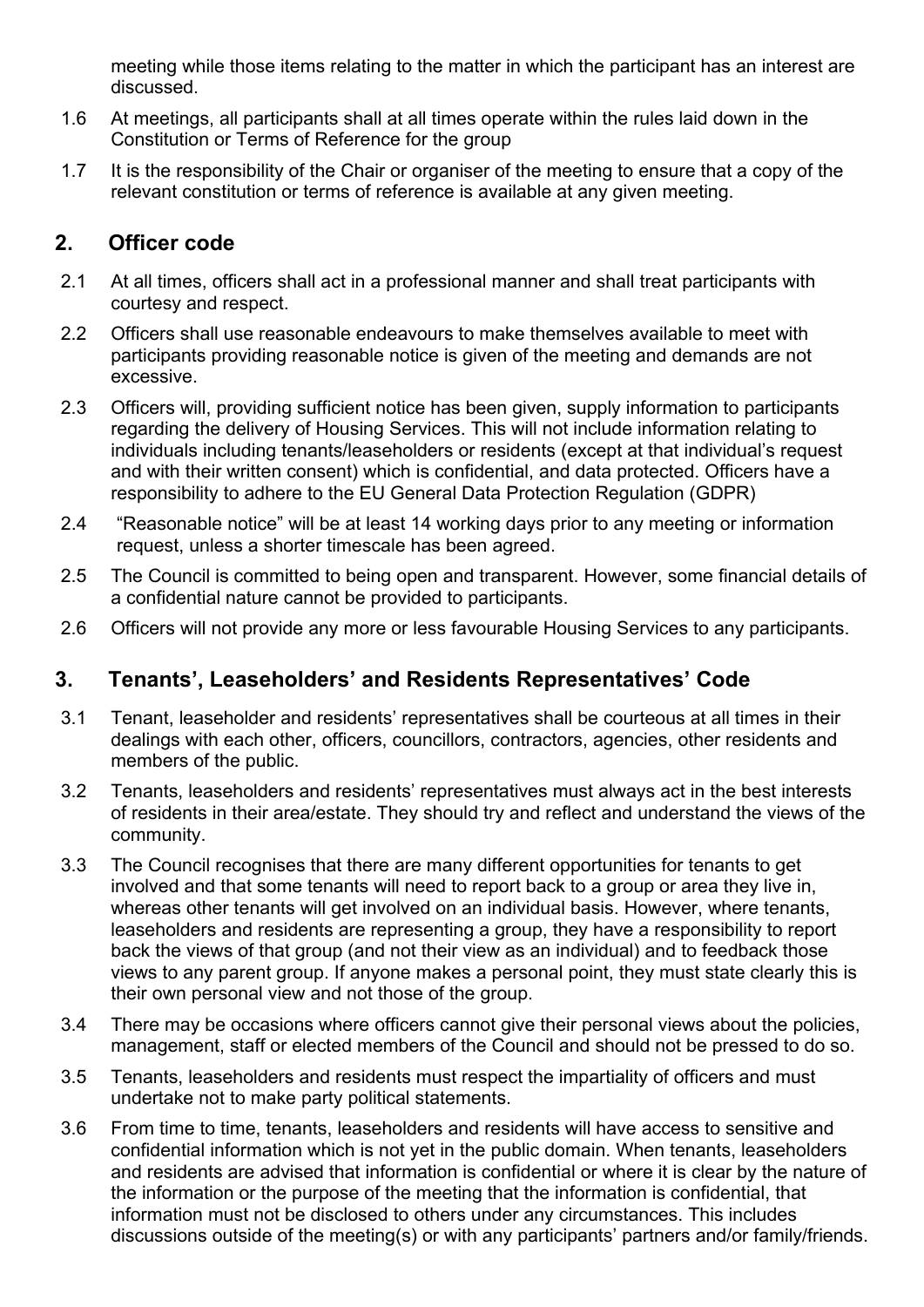Participants may be required to sign a confidentiality statement before the start of the confidential section of the meeting. The Council will explain why this information is confidential. Such information must not be used for personal gain.

# **4. All Participants**

4.1 Participants shall respect all individuals' confidentiality, whether present or not, and should not mention specific individual cases in public meetings which may cause embarrassment to or identification of an individual or a member of that person's family.

# **5. Standards for meetings**

- 5.1 Standards for meetings are set down in individual groups' own constitutions and terms of reference and we ask tenants to adhere to these. This code shall work in conjunction with those existing guidelines. Where there is a perceived conflict, this code will have priority.
- 5.2 For well run meetings we recommend the following standards:
	- If the meeting has a chairperson, you should allow the meeting to be run by the chair.
	- It is polite to get the agreement of the chair before speaking.
	- Only one person should speak at a time and you should allow each other to speak and be heard.
	- Speakers should stay relevant and to the point
- 5.3 The Chair will provide guidance on the rules of the group and take the lead on any unruly or disruptive behaviour. If anyone fails to comply with this Code at a meeting, any attendee may ask the chair to take action against the person which may involve asking that participant to leave the meeting. This must be with the majority consent of the attendees. For more information relating to Breach of the Code of conduct, please refer to Section 9.

# **6. Tenants' Group and Tenants' Representatives' contact with the Media**

- 6.1 There should be only one designated media contact for each tenant group/body.
- 6.2 When dealing with the media, the designated media contact must make it clear who they represent and have the agreement of that group/body before expressing any views.
- 6.3 Any participant who wishes to express their own individual views to the media must make it clear that the view being expressed is the participant's own view and not that of any group/body.
- 6.4 Tenants' Groups and Representatives can seek advice from the Council's Communications Team if they would like assistance before making any statement to the media.
- 6.5 It is recommended that all statements to the media should be in written format to ensure that there is no confusion over what has been said and an audit trail is available. Media contact should be made by email wherever possible.
- 6.6 Training will be provided if requested in relation to contact with the media, press releases and publicity.
- 6.7 Information given to the media:
	- Should not identify any individual or enable any identification of any individual unless that person has consented to their identification.
	- Must be factual and must not be party political.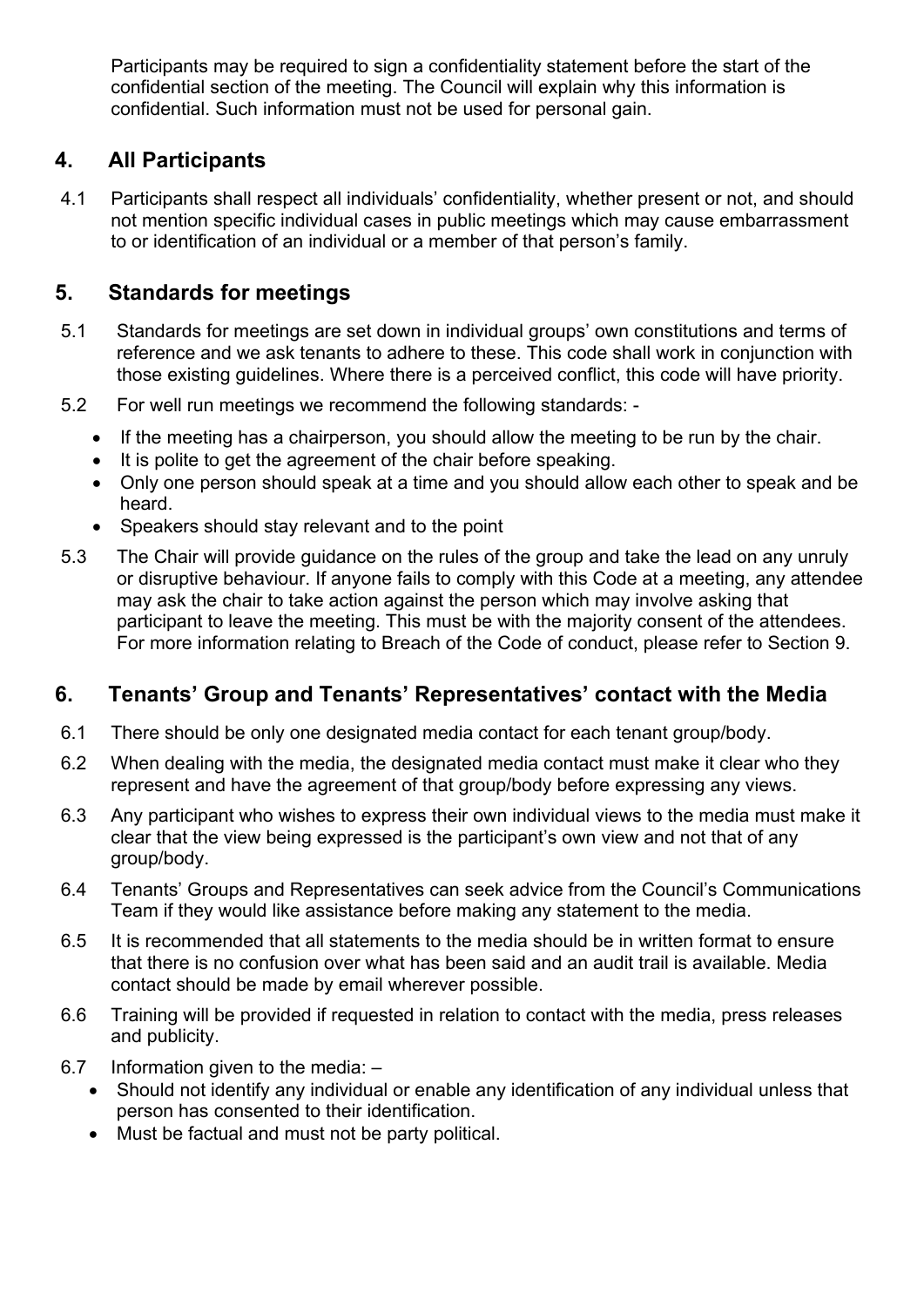# **7. Political affiliation**

- 7.1 Individual participants may be affiliated to or be members of a political party but may not represent a political party in their role as a participant of a group.
- 7.2 No party-political references should be made during meetings. However Elected Members and Members of Parliament can attend meetings by invitation.
- 7.3 In line with the Council's requirements for Councillors seeking election, any participant standing for the position of Elected Member or Member of Parliament will be required to withdraw from any Committee positions or spokesperson for a group during the period leading up to elections (commonly known as purdah)
- 7.4 Any information obtained in the course of an Involvement Activity must not be used as the basis for any form of political activity, lobby or canvassing without the express permission of the Head of Stronger Communities, Neighbourhoods and Housing or the Legal Practice Manager.

# **8. Tenants and Leaseholders and legal disputes with the Council**

- 8.1 The Council reserves the right to cease working with any participant (or associated group) who is involved in a legal dispute with the Council.
- 8.2 Participants must not use any of the tenant involvement resources provided by the Tenant Engagement Team (TET) to assist them in any legal dispute with the Council.

# **9. Breaches of Code of Conduct**

- 9.1 The Council will endeavour to ensure that all participants have the same right to take part in Involvement Activities as each other. If it comes to the Council's attention that there has been a breach of this Code by a participant, the Senior Manager, Housing Services will be informed, and the Council will take such action against the individual as appropriate.
- 9.2 Such action may include but is not limited to:
	- Verbal or written warning;
	- Removal from a specific meeting
	- Time limited suspension on participation in certain activity or group(s)
	- **Exclusion from certain activities**
	- Individuals who have been excluded may be required to complete a probationary period after their exclusion period expires.

#### 9.3 **Council run meetings**

- 9.3.1 At meetings run and/or chaired by the Council, should there be a breach of this Code, the Chair of the meeting will be responsible for addressing any breach. The Chair may seek advice from the Council officers as appropriate.
- 9.3.2 There is a right of appeal against any such a decision; See Appeals Process (Section 10).

#### 9.4 **Tenant and Leaseholder run meetings or activities**

- 9.4.1 Tenant run groups such as Tenant Associations or other Tenant Involvement groups are expected to address any breaches of this Code of Conduct informally themselves.
- 9.4.2 Should the Chair of a Tenant/Leaseholder run meeting or activity, fail to address a breach of this Code, Officers and Councillors may refer to this Code and reserve the right to withdraw from the meeting or activity.
- 9.4.3 Should the Chair of Tenant/Leaseholder group, acting on the wishes of the majority of the group wish to suspend any participant, either temporarily or permanently for breaches of the Code, then the Chair is required to provide all evidence to be relied upon in support